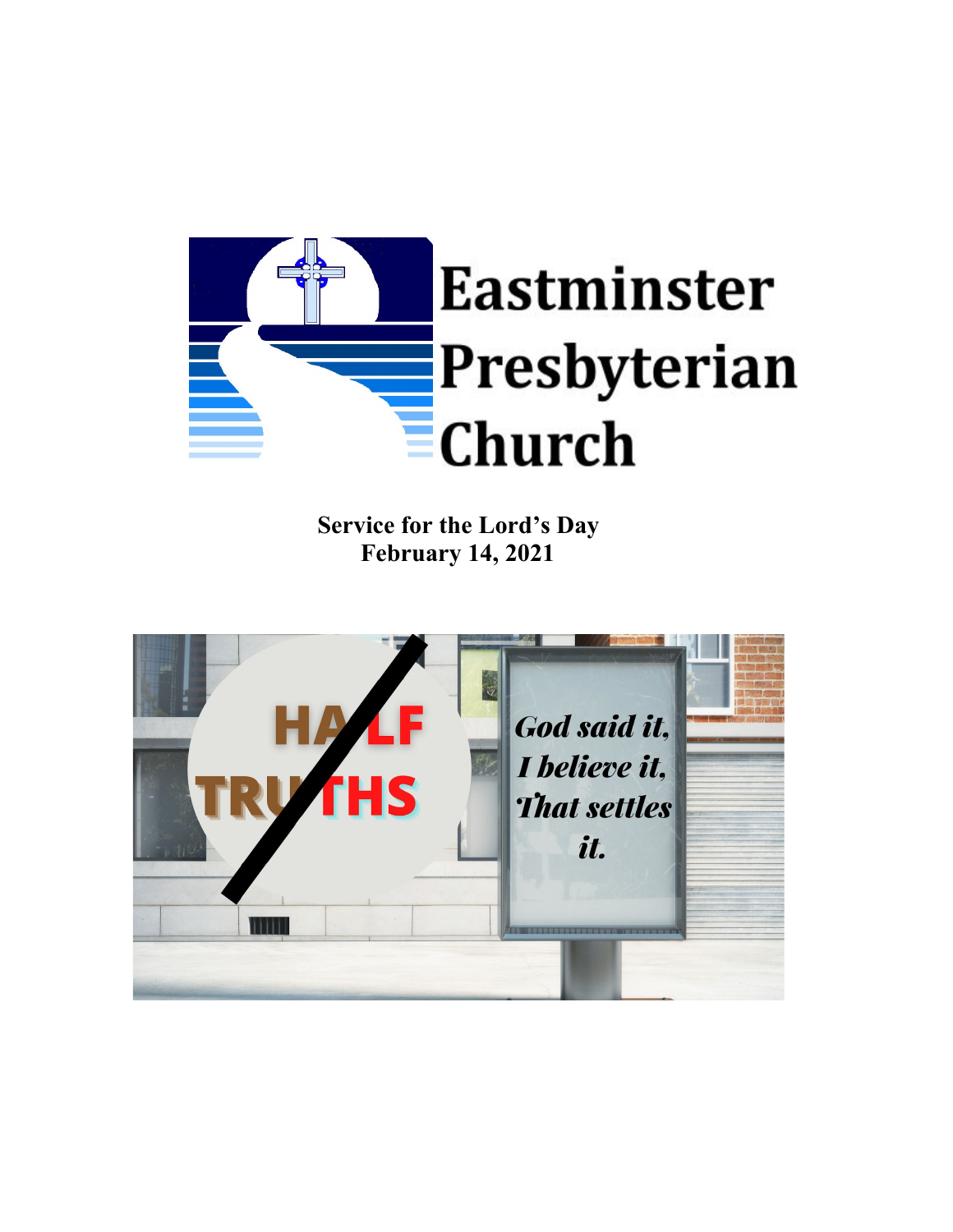# **ORDER OF WORSHIP FOR THE LORD'S DAY**

February 14, 2021 10:00 a.m.

# **GATHERING**

**Prelude** *Leaning on the Everlasting Arms*

### **Welcome & Announcements**

The grace of our Lord Jesus Christ be with you. *And also with you.*

### **Threshold Moment**

# **Call to Worship** Loving God, we come to you for truth, that we might see clearly and that we might understand. *We come to you for comfort, that we might be sustained and that we might be understood.* We come to you for challenge, that we might be reminded that our ways are not your ways and that we can change. *We come to you, Holy One. We come to you.*

**Hymn #692** *Spirit, Open My Heart*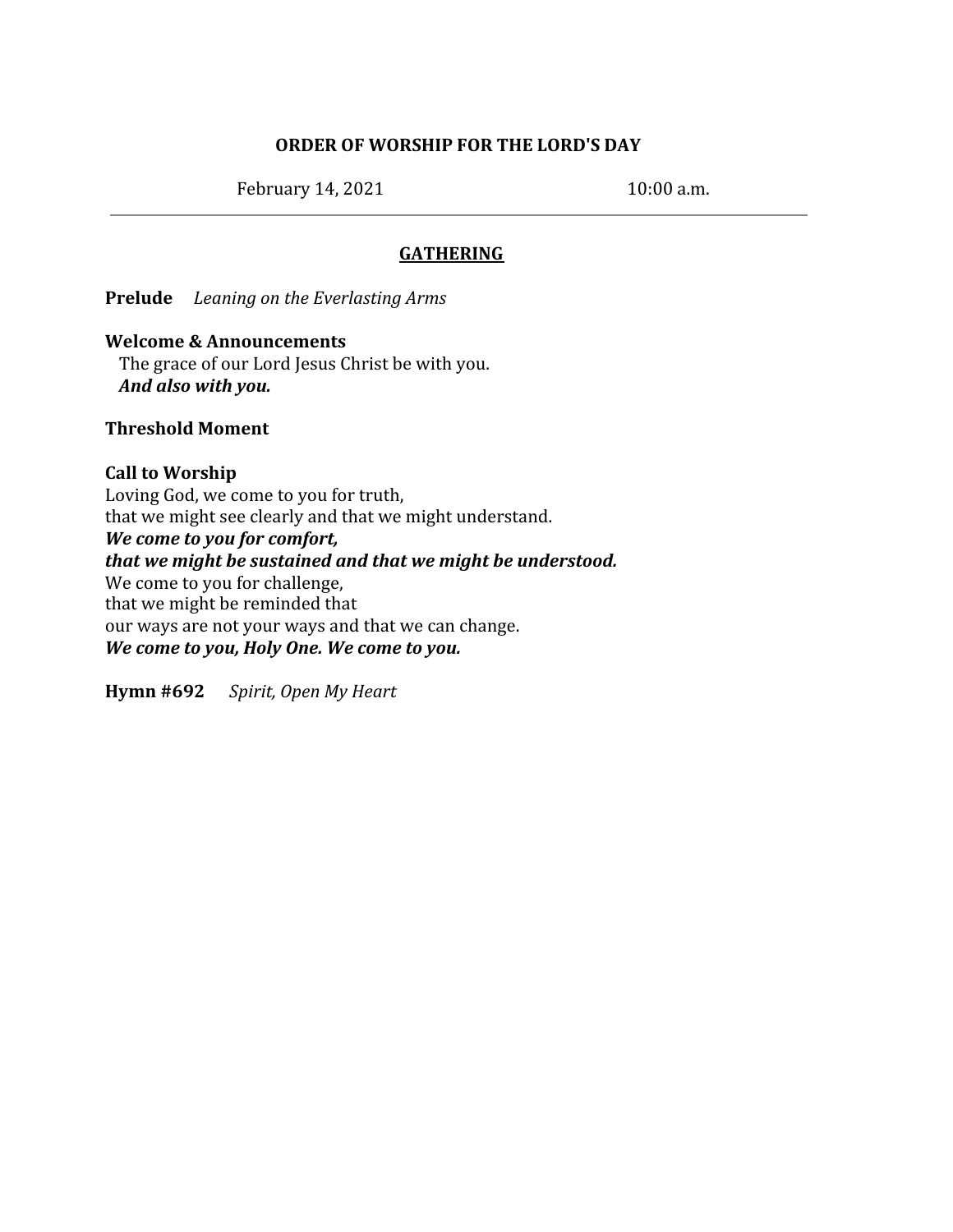

## **Call to Confession**

**Prayer of Confession** *adapted from "Before the Amen: Creative Resources for Worship" Loving God, you told us that to love you, our neighbors, and ourselves was to live a life of fullness. We have been created by love, and are surrounded by love, and yet we stumble. We have trouble trusting in your infinite compassion for us. Forgive our lack of faith.*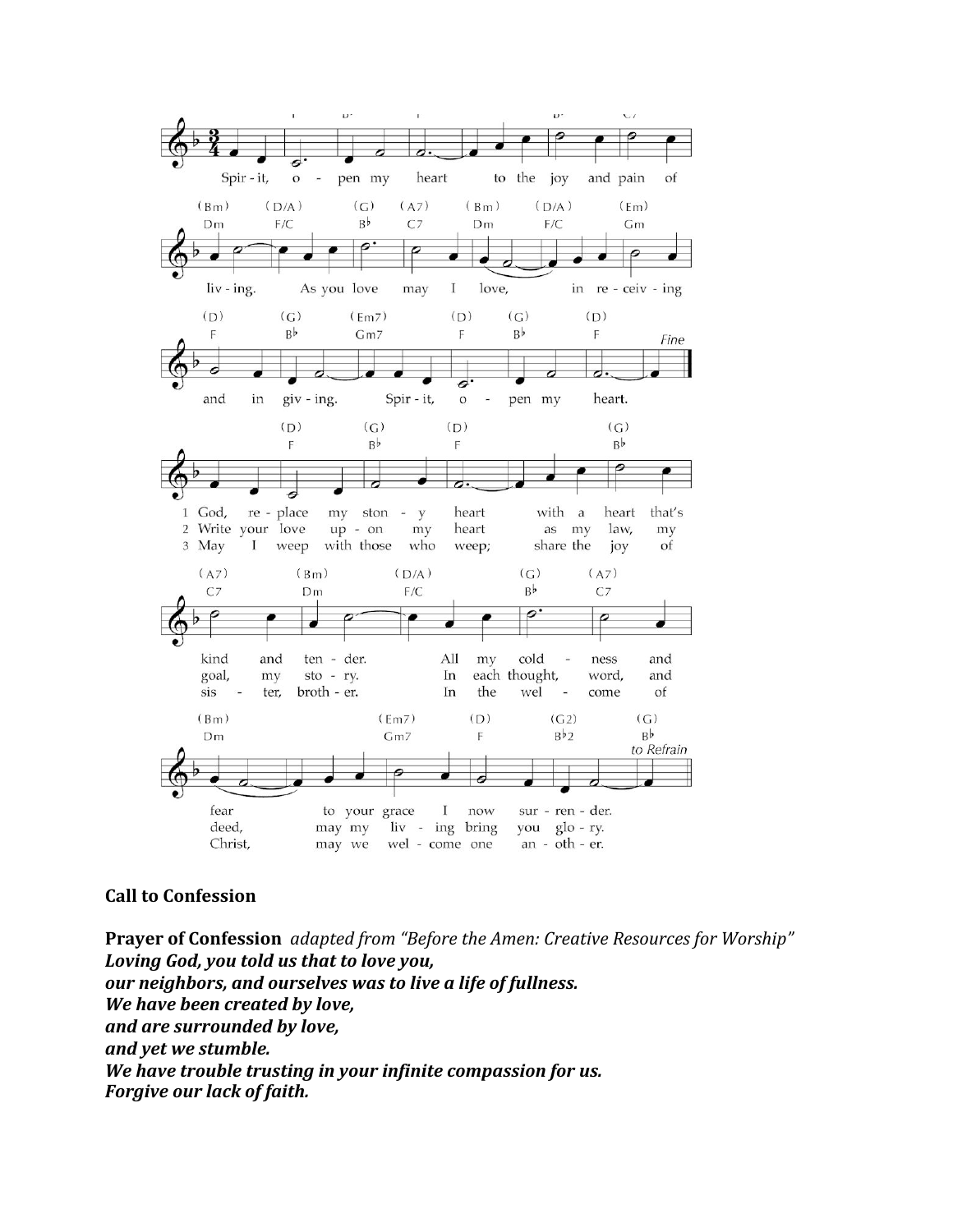*We withhold forgiveness and compassion from others. Forgive our desperate control. Free us from the fears and anxiety that hold us captive. We pray in Jesus' name. Amen.*

### **Silent Confession**

#### **Declaration of God's Grace**

### **Passing of the Peace** *Take out your phone and text to a church member, friend or family member - "The Peace of Christ be with you."*

## **PROCLAIMING THE WORD**

**Children's Message**

**Prayer for Illumination**

**Scripture Reading** 1 Corinthians 13:1-13

**Sermon** Half Truth: *God said It. I Believe It. That Settles It.*

### **RESPONDING TO THE WORD**

**Special Music** *Liszt Consolation No. 3* Berelian Karimian, piano

**Affirmation of Faith** *The Apostles' Creed I believe in God the Father Almighty, Maker of heaven and earth,*

*And in Jesus Christ his only Son our Lord; who was conceived by the Holy Ghost, born of the Virgin Mary, suffered under Pontius Pilate, was crucified, dead, and buried; he descended into hell; the third day he rose again from the dead; he ascended into heaven, and sitteth on the right hand of God the Father Almighty; from thence he shall come to judge the quick and the dead.*

*I believe in the Holy Ghost; the holy catholic Church; the communion of saints; the forgiveness of sins; the resurrection of the body; and the life everlasting. Amen.*

#### **Joys and Concerns of the Congregation/ Pastoral Prayer**

*Comment on Facebook if you have a joy or concern to be shared. You can also email or call the church with prayer concerns. Tomorrow we will send a list of prayer concerns over email to our community.*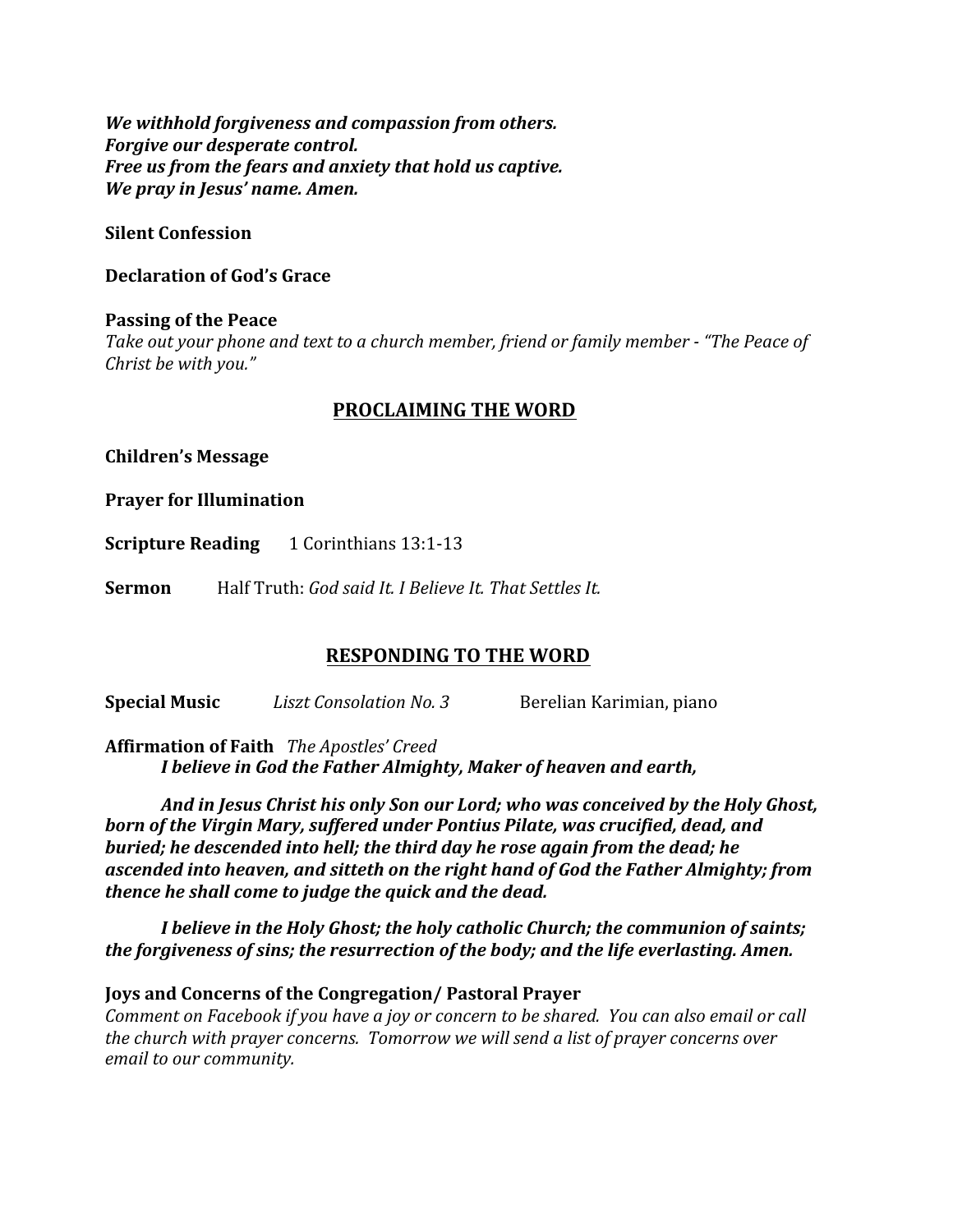## **The Lord's Prayer**

*Our Father who art in heaven, hallowed be thy name. Thy kingdom come, thy will be done, on earth as it is in heaven. Give us this day our daily bread; and forgive us our debts, as we forgive our debtors; and lead us not into temptation but deliver us from evil. For thine is the kingdom and the power and the glory, forever. Amen.*

### **Offering**

*Your of erings support the mission and ministry of Eastminster Presbyterian Church. You can give online by going to* <http://www.eastminsterchurch.org/give/online-giving/>

**Hymn #366** *Love Divine, All Loves Excelling*